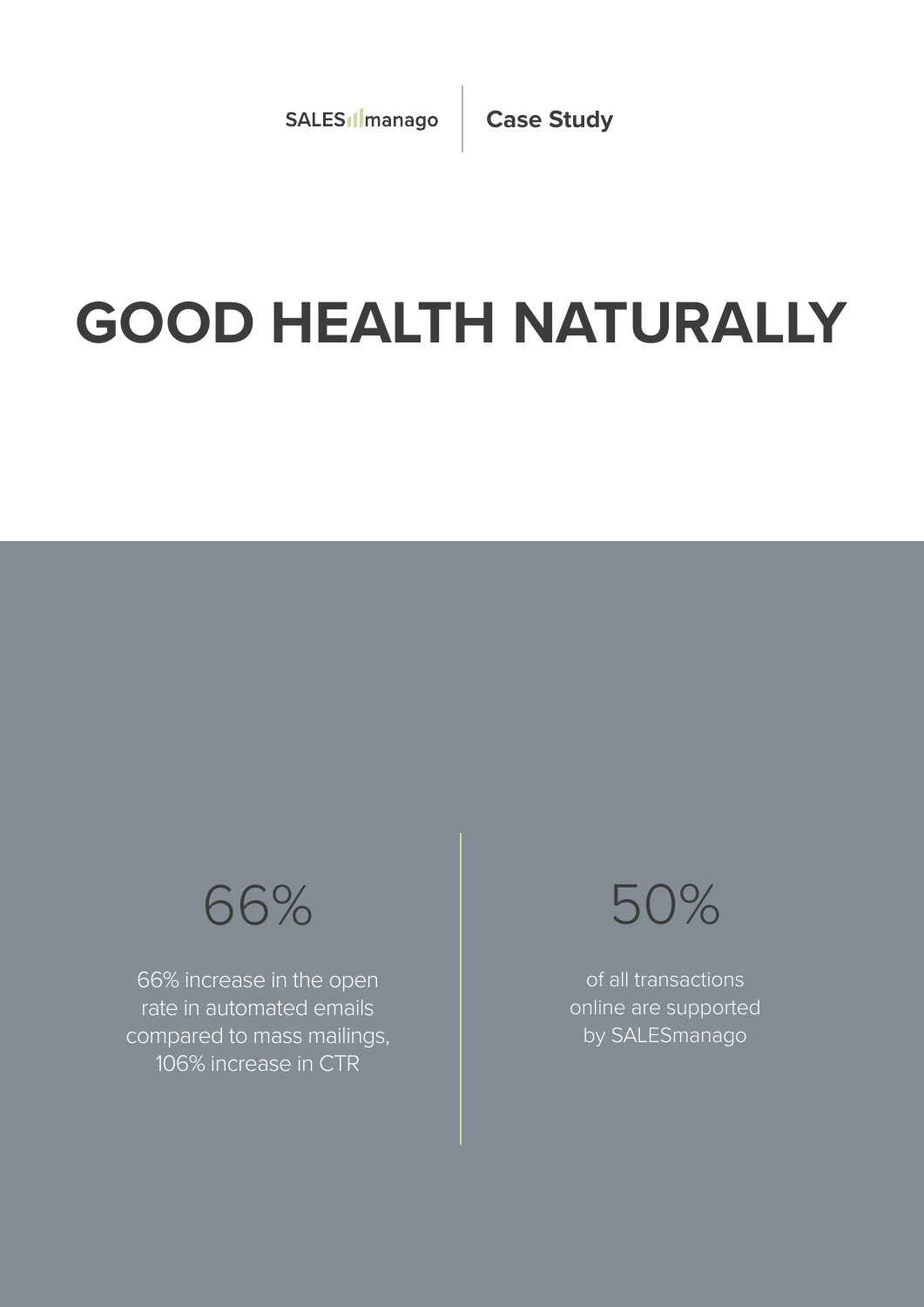SALESmanago has enhanced our marketing communication by enabling the team to effortlessly tailor content to each customer segment based on their specific online behavior and interests. Since SALESmanago launched their SMS, Web Push Notifications, and Dynamic Web Lead Gen form features, we've been able to grow our reach and target customers and prospects via their preferred channel. I'm particularly impressed with SALESmanago's simple, yet powerful automations which are now running in the background: educating our following on relevant topics, generating on-site traffic, and ultimately increasing revenue. We're always very excited to hear about SALESmanago's newest features.

### Abigail Irlam Marketing Manager



Good Health Naturally - Quality Health Solutions That Work!

Good Health Naturally are pioneers in developing and selling high-quality nutritional supplements worldwide with offices in the UK, EU, USA, Canada, Australia and India. After three decades in business, Good Health Naturally has over 100 nutritional supplements on the market that are extensively researched and backed by science.

SALES<sub>I</sub>Imanago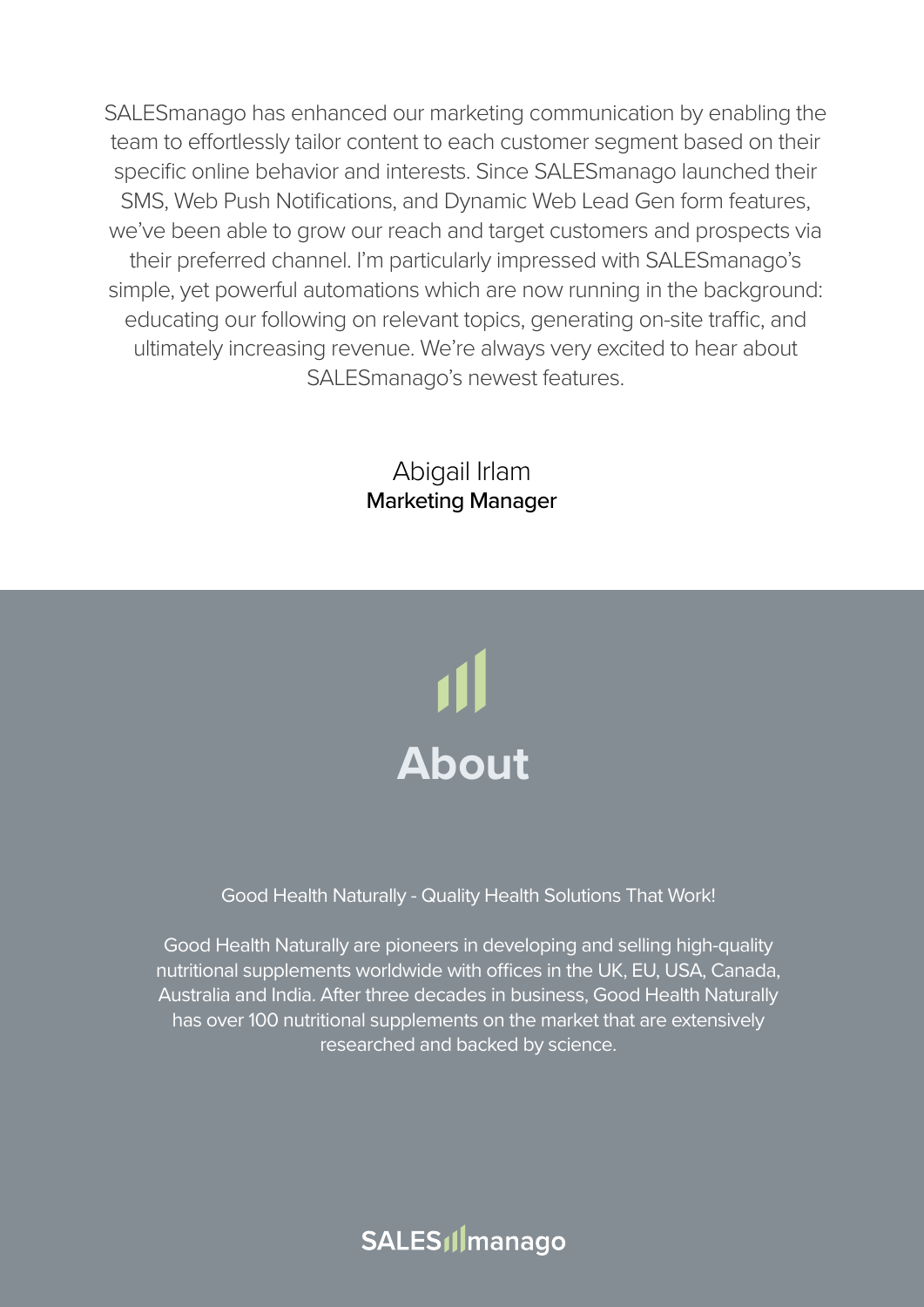

Increase sales conversion by monitoring customers behavior on the website and sending personalized content

Building long-term relationships with the customer and increase brand awareness

Generate leads

#### Improve customer lifetime value

SALES Ilmanago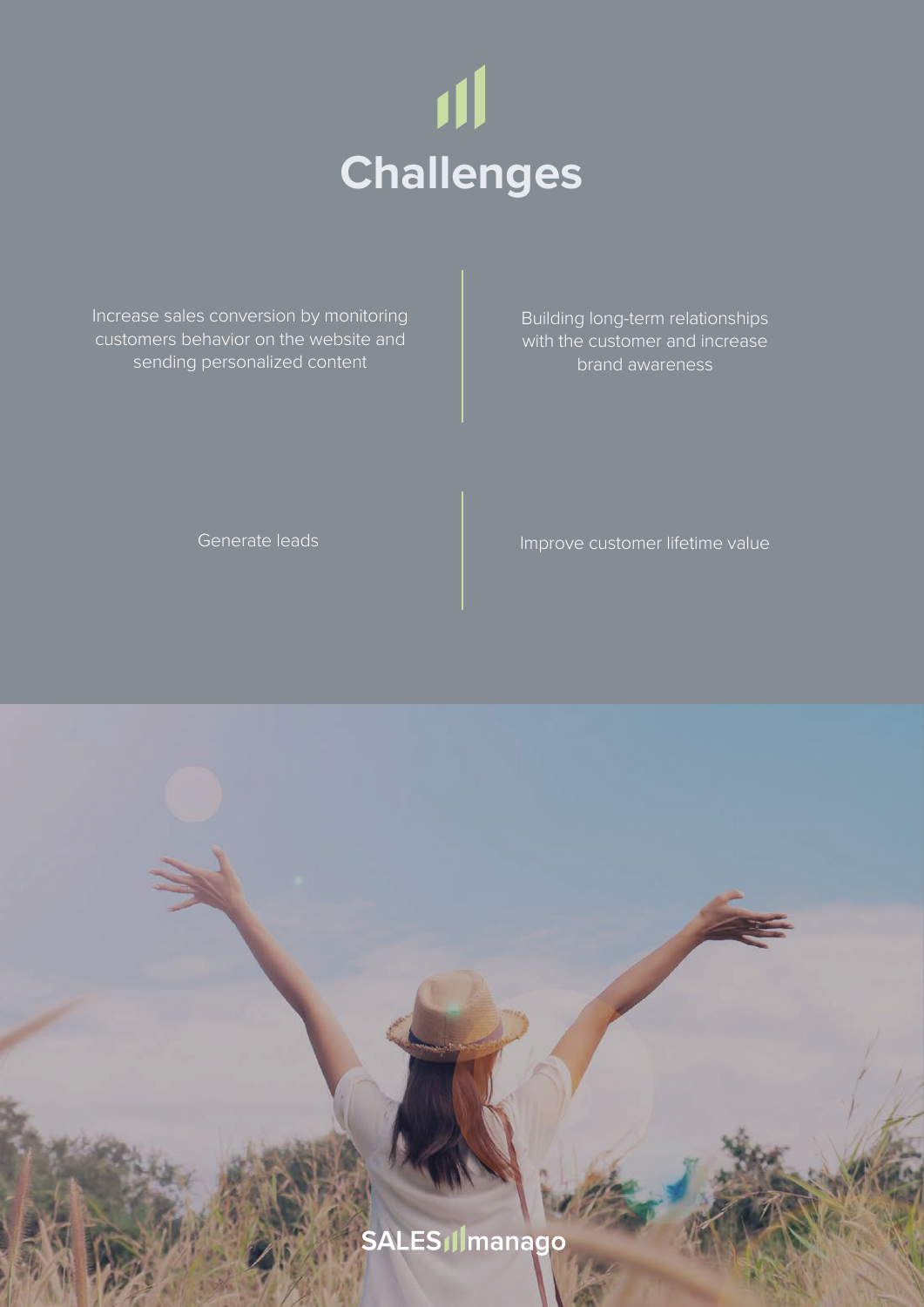

### Lead generation

Newsletter sign-up form and telephone contact form on the website. Contacts receive a discount code after filling in. Post-purchase questionnaire which gathers information about customer satisfaction and feedback regarding products on the website.

#### On site

Web push consent form Landing page for webinar registration

#### **Segmentation**

Geografic segmentation Behavioral Segmentation RFM segmentation

#### Communication channels

Email Sms messages Web push notification Social media

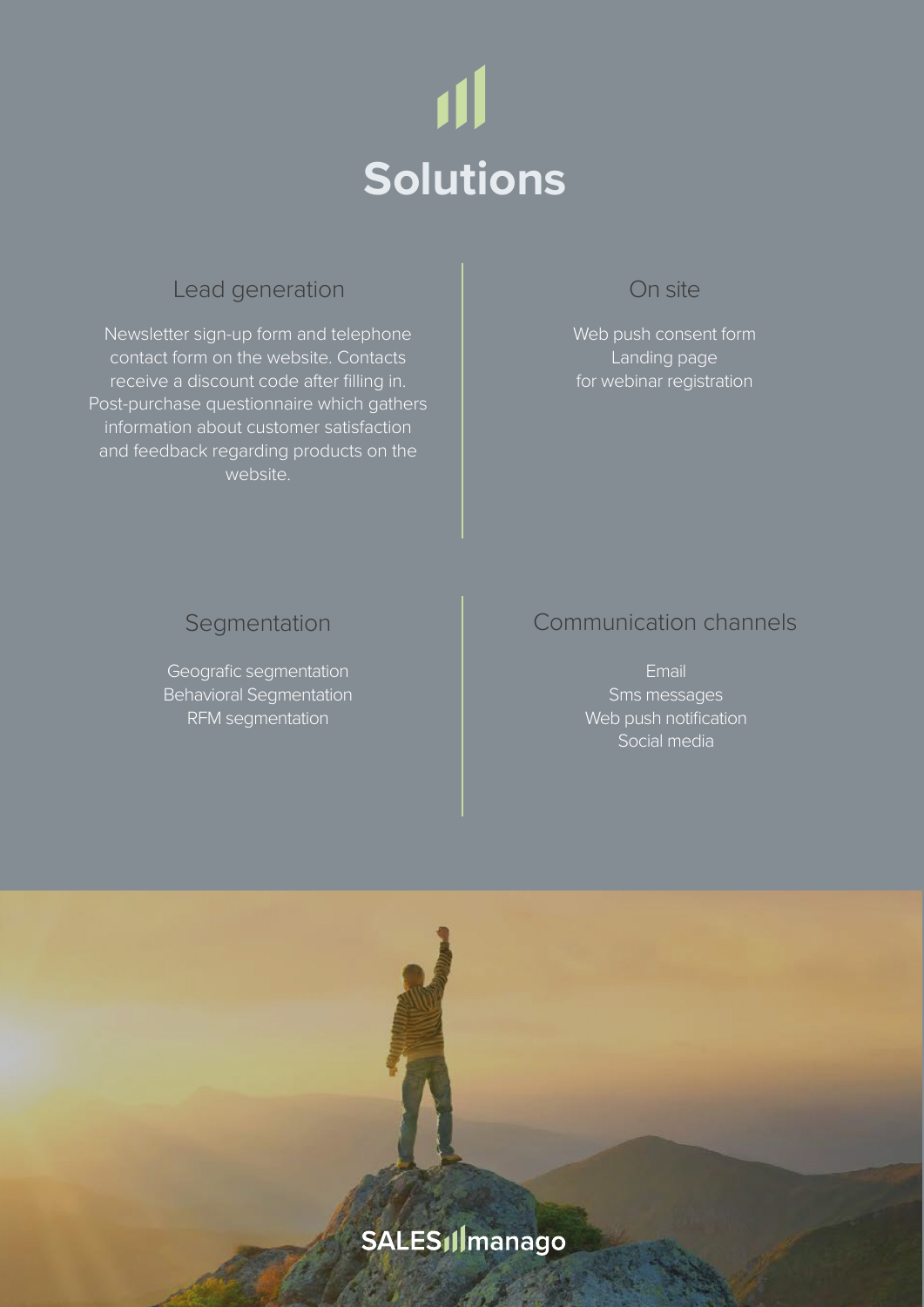# 川 **Solutions**

#### Automation processes

Welcome Campaign. After confirming the newsletter subscription new contact receives the first email with 15 % off the next order. The system waits 3 days. If a contact hasn't placed an order yet, a second email is sent as a reminder. 3 days later, the system checks if a purchase has been made. If not, it sends the third email.

Abandoned basket for online stores. If the contact leaves the store without a purchase but has left something in the basket, an email is sent 2 hours after as a reminder about the basket. 2 days later, the system checks the external events again and if the contact still hasn't placed an order yet, a second email is sent. If over the next 5 days, no purchase happens, the contact will receive an email with 15% off.

Campaign for Lapsed Customers 4 month. When the contact changes segment "recency" in RFM marketing automation from short to medium ( the last order was placed 4 month ago) the system sends the 1 email with a bundle of health coaching sessions (worth \$40) completely free of charge. After 7 days,an email containing 15% off discount code is sent. A 3rd email is sent sometime later as a reminder of the Exclusive 15% code.

Healthy Hacks emails. After the contact accepts the invitation email,an automated workflow is started. Over the next 7-weeks of the program, he will receive an email a week featuring Healthy Hacks from Good Health Naturally.

Heart Health post-purchase campaign. After the contact fills out the post purchase survey, he starts receiving emails based on his answers and interest shared in the survey.

Campaign for Lapsed Customers 12 month. When the contact changes segment "recency" in RFM marketing automation from medium to long ( the last order was placed 12 month ago) the system sends the 1st anniversary email with 15% discount. After 2 weeks, a second email is sent as a reminder about the discount code and encourages the contact to place an order again.

### SALES<sub>I</sub>Imanago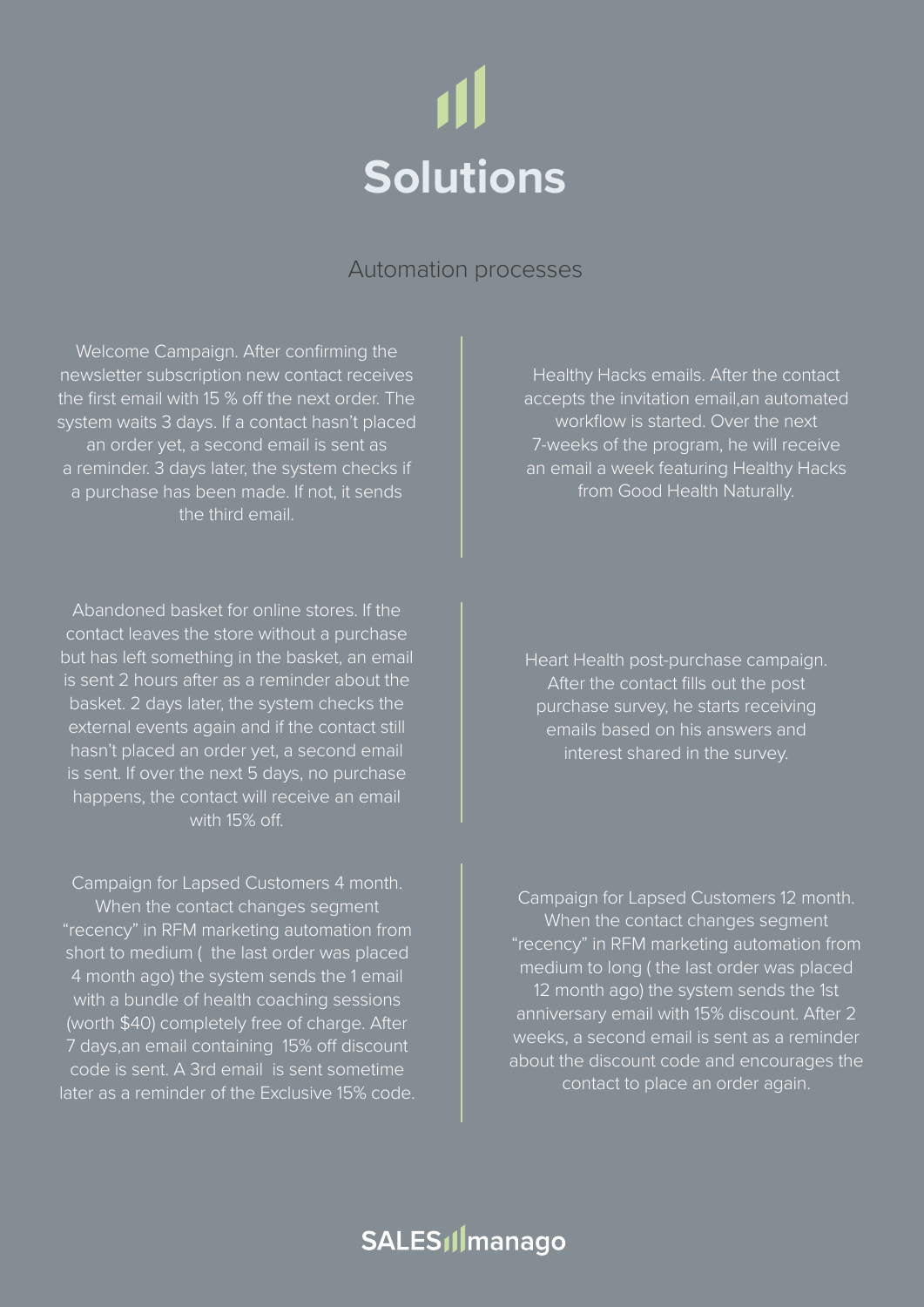



increase in the open rate in automated emails compared to mass mailings, 106% increase in CTR



of all transactions online are supported by SALESmanago



increase in number of contacts compared to the last year

7%

CTR in web push notifications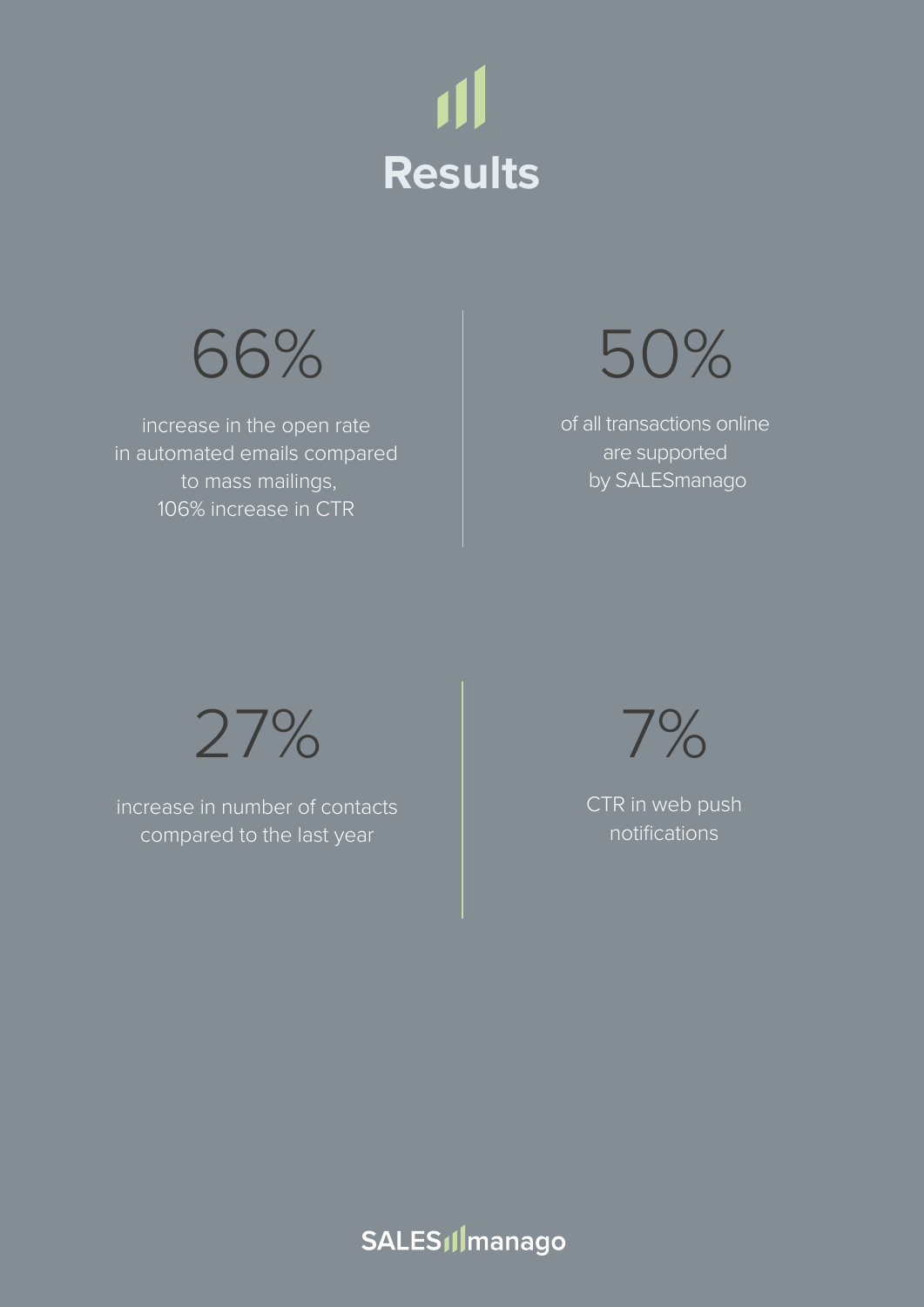# **Further development**

Implementation of recommendation frames on a website adjusted to interests and behavior of the customers

Implementation of Cinderella AI Visual Products Search

Personal Shopping Inbox implementation

Customer Preference Center implementation

**SALES Ilmanago**